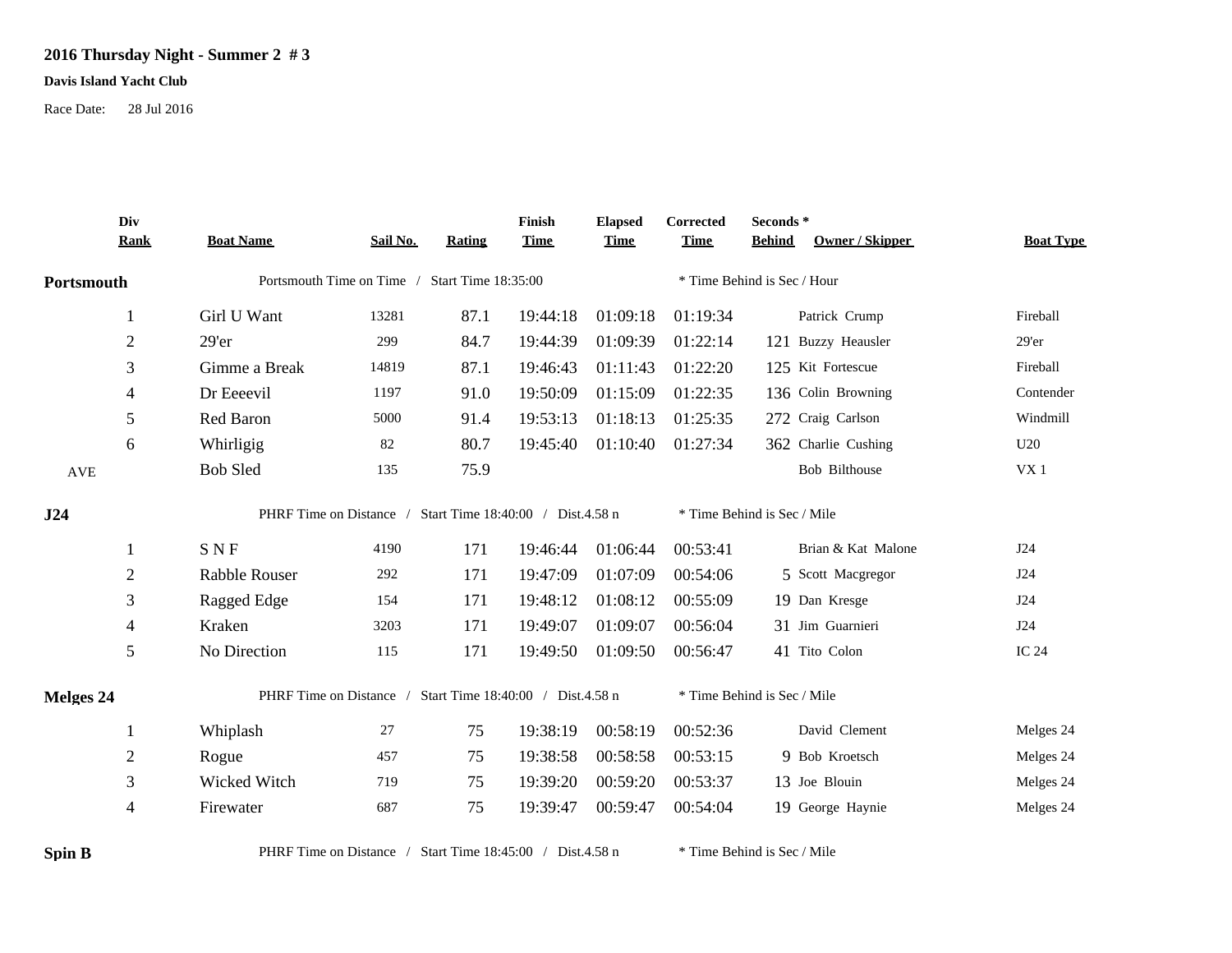|                      |                | Ruckus                                                    | 126    | 129 | 19:47:45 | 01:02:45                     | 00:52:54 | Tom DiGiacomo               | $SR-25$            |  |  |  |
|----------------------|----------------|-----------------------------------------------------------|--------|-----|----------|------------------------------|----------|-----------------------------|--------------------|--|--|--|
|                      | $\overline{c}$ | Meltemi                                                   | 40787  | 132 | 19:48:20 | 01:03:20                     | 00:53:15 | 5 Alex Korakis              | S <sub>2</sub> 9.1 |  |  |  |
|                      | 3              | Mal De Mer                                                | 747    | 156 | 19:50:10 | 01:05:10                     | 00:53:16 | 5 Richard Karran            | Wavelength 24      |  |  |  |
|                      | 4              | Privateer                                                 | 282    | 132 | 19:48:29 | 01:03:29                     | 00:53:24 | 7 Chris Jones               | S <sub>2</sub> 9.1 |  |  |  |
|                      | 5              | Abracadabra                                               | 511    | 156 | 19:50:44 | 01:05:44                     | 00:53:50 | 12 Emily Kropp              | Wavelength 24      |  |  |  |
|                      | 6              | Alliance                                                  | 734    | 108 | 19:47:35 | 01:02:35                     | 00:54:20 | 19 Tom Barry/ Bob Glaser    | Capri 30           |  |  |  |
|                      | 7              | Junior                                                    | 41186  | 123 | 19:49:27 | 01:04:27                     | 00:55:04 | 28 Frank Selph Jr           | J27                |  |  |  |
|                      | 8              | Volcano                                                   | 7170   | 111 | 19:49:28 | 01:04:28                     | 00:56:00 | 41 Don Rychel               | Tripp 26           |  |  |  |
|                      | 9              | Dr Bligh                                                  | $30\,$ | 132 | 19:51:35 | 01:06:35                     | 00:56:30 | 47 Michael Maher            | S <sub>2</sub> 9.1 |  |  |  |
| $\operatorname{AVE}$ |                | Fully Involved                                            | 97925  | 135 |          |                              |          | Steve Vincent               | $B-25$             |  |  |  |
| Spin A               |                | PHRF Time on Distance / Start Time 18:50:00 / Dist.4.58 n |        |     |          |                              |          | * Time Behind is Sec / Mile |                    |  |  |  |
|                      | $\mathbf{1}$   | Rocket                                                    | 48     | 72  | 19:47:18 | 00:57:18                     | 00:51:48 | Grimsdale/ Nelson           | <b>J35</b>         |  |  |  |
|                      | $\overline{c}$ | Hot Water                                                 | 42696  | 72  | 19:47:55 | 00:57:55                     | 00:52:25 | 8 Jose Suarezhoyos          | J35                |  |  |  |
|                      | 3              | Mad Cow 2                                                 | 46453  | 57  | 19:47:11 | 00:57:11                     | 00:52:50 | 14 Ed Ruark/ Dave German    | $B-32$             |  |  |  |
|                      | 4              | No Limit                                                  | 39526  | 42  | 19:46:51 | 00:56:51                     | 00:53:39 | 24 Neal Burns               | Farr 395           |  |  |  |
|                      | 5              | Fire & Ice                                                | 83198  | 81  | 19:50:16 | 01:00:16                     | 00:54:05 | 30 George Cussins           | J105               |  |  |  |
|                      | 6              | Wired                                                     | 39511  | 42  | 19:50:54 | 01:00:54                     | 00:57:42 | 77 Brocks/ Achilles         | Farr 395           |  |  |  |
|                      | 7              | Tampa Girl                                                | 83242  | 54  | 19:53:22 | 01:03:22                     | 00:59:15 | 98 Bill Terry               | J120               |  |  |  |
| Non Spin A           |                | PHRF Time on Distance / Start Time 18:55:00 / Dist.4.01 n |        |     |          |                              |          | * Time Behind is Sec / Mile |                    |  |  |  |
|                      | 1              | Reflection                                                | 244    | 180 | 19:56:17 | 01:01:17                     | 00:49:15 | Jim Mallory                 | C & C 36           |  |  |  |
|                      | $\overline{c}$ | Long Gone                                                 | 10225  | 161 | 19:55:36 | 01:00:36                     | 00:49:50 | 9 Phil Walller              | Morgan 42          |  |  |  |
|                      | 3              | <b>Emotional Rescue</b>                                   | 22268  | 176 | 19:58:06 | 01:03:06                     | 00:51:20 | 31 Dave Coffee              | C & C 36           |  |  |  |
|                      | 4              | W T Flyer                                                 | 97     | 153 | 19:58:48 | 01:03:48                     | 00:53:34 | 65 Ullman/ Bostick          | Pearson 30         |  |  |  |
|                      | 5              | Pirate Girl                                               | 23564  | 157 | 20:00:56 | 01:05:56                     | 00:55:26 | 93 Trista Snook             | Soverel 30         |  |  |  |
|                      | 6              | Impulse                                                   | 10863  | 192 | 20:04:38 | 01:09:38                     | 00:56:48 | 113 Bob Abberger            | Bristol 40         |  |  |  |
|                      | 7              | Vendeval the Pearl                                        | 005    | 164 |          | 20:03:02  01:08:02  00:57:04 |          | 117 Lee Burstiner           | Dufour 39          |  |  |  |
| Non Spin B           |                | PHRF Time on Distance / Start Time 18:55:00 / Dist.4.01 n |        |     |          |                              |          | * Time Behind is Sec / Mile |                    |  |  |  |
|                      |                | Volant II                                                 | 99     | 202 | 19:54:02 | 00:59:02                     | 00:45:32 | John Gifford                | J22                |  |  |  |
|                      | 2              | Komus                                                     | 283    | 241 | 20:02:24 | 01:07:24                     | 00:51:18 | 86 Rusty Shenk              | Morgan 24          |  |  |  |